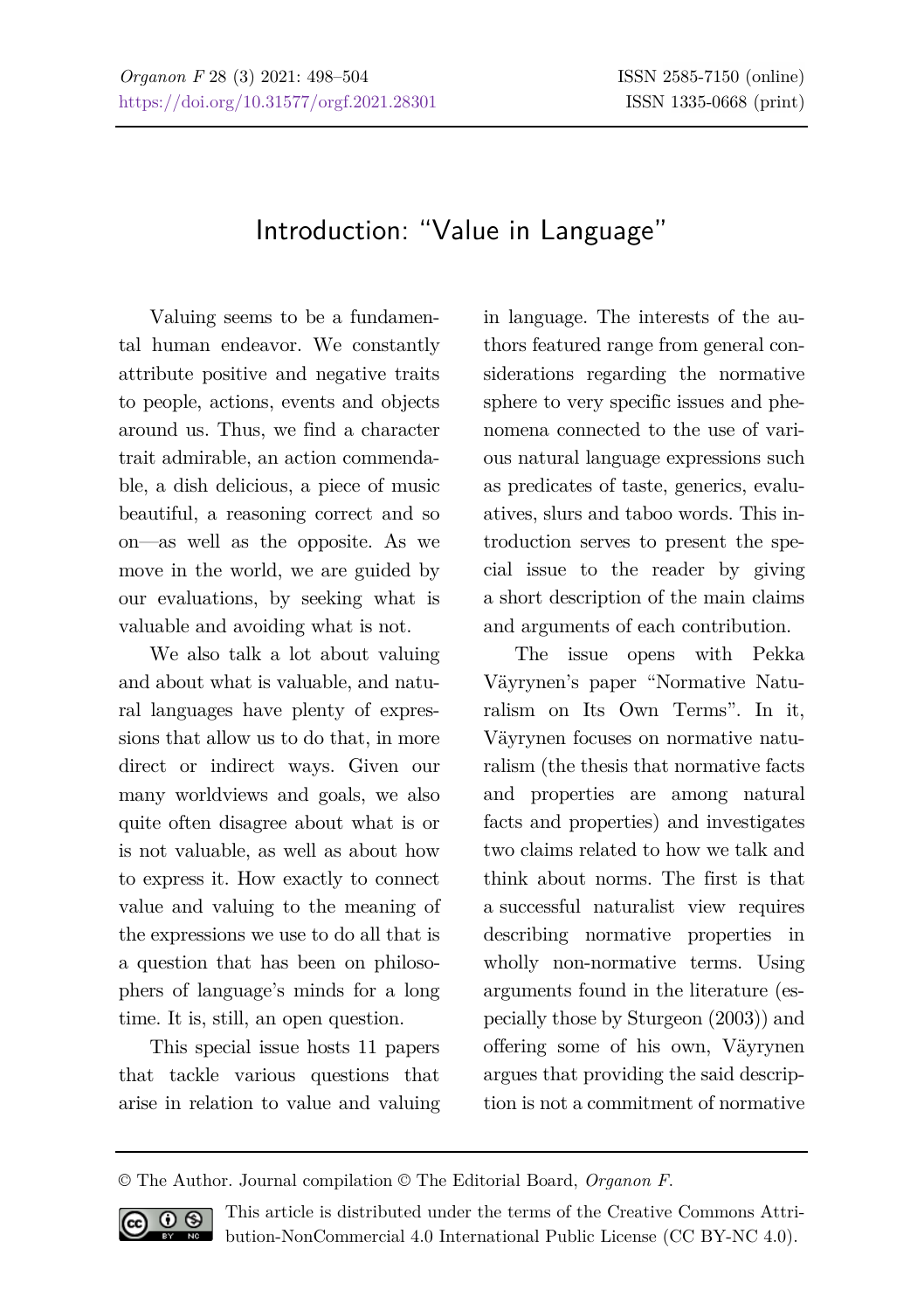naturalism *per se* and that this does not threaten the notion of natural property. The second claim is that normative properties are "too different" from natural properties to be counted as such. Here, Väyrynen shows, first, that once the previous point is acknowledged, the objection loses its force; and second, that the notion of "genuine autoritativity" (what makes normative concepts play the special role they do: their connection to deliberation, decision, action etc.) is hard to pin down. The paper also contains a "proof of concept" (in terms of orderings of non-arbitrary selections among the live options in a given deliberative context) that normative naturalists have no troubles accounting for thought and talk related to genuine autoritativity.

The next two papers tackle the much-discussed phenomenon of faultless disagreement, said to be found chiefly in "disputes of inclination" for example, about matters of taste. Natalia Karczewska's paper investigates this phenomenon in relation to the predicate of personal taste 'tasty'. Thus, in "Illocutionary Disagreement in Faultless Disagreement", she argues that extant contextualist proposals fail to account for autocentric disagreements involving 'tasty' and proposes a novel view of disagreement that does. Karczewska takes predicates of taste to be associated with a new type of illocutionary speech act—what she calls "evaluations", which she thoroughly characterizes following Searle and Vanderveken's (1985) list of features. Disagreement arises due to failed attempts at introducing opposite commitments imposed on the common ground by such acts. Karczewska further argues that this way of seeing disagreement, although close to the more familiar "clash of attitudes" construal (originating with Stevenson 1963), is nevertheless different from it and less troublesome.

Alex Davies also picks up the issue of faultless disagreement in his contribution, but takes the discussion in a different direction. Davies argues in "Faultless Disagreement Contextualism" that whether a certain exchange is a faultless disagreement essentially depends on context. His main target is the widely assumed idea that the source of the phenomenon is the meaning of the target predicates themselves—that is, their "subjective" character, which distinguishes them from "objective" ones. By carefully going through a wide range of examples and by putting forward a positive proposal that connects faultless disagreement with the reasons interlocutors have for making their assertions (so that it arises when those reasons are permissive with respect to assessing whether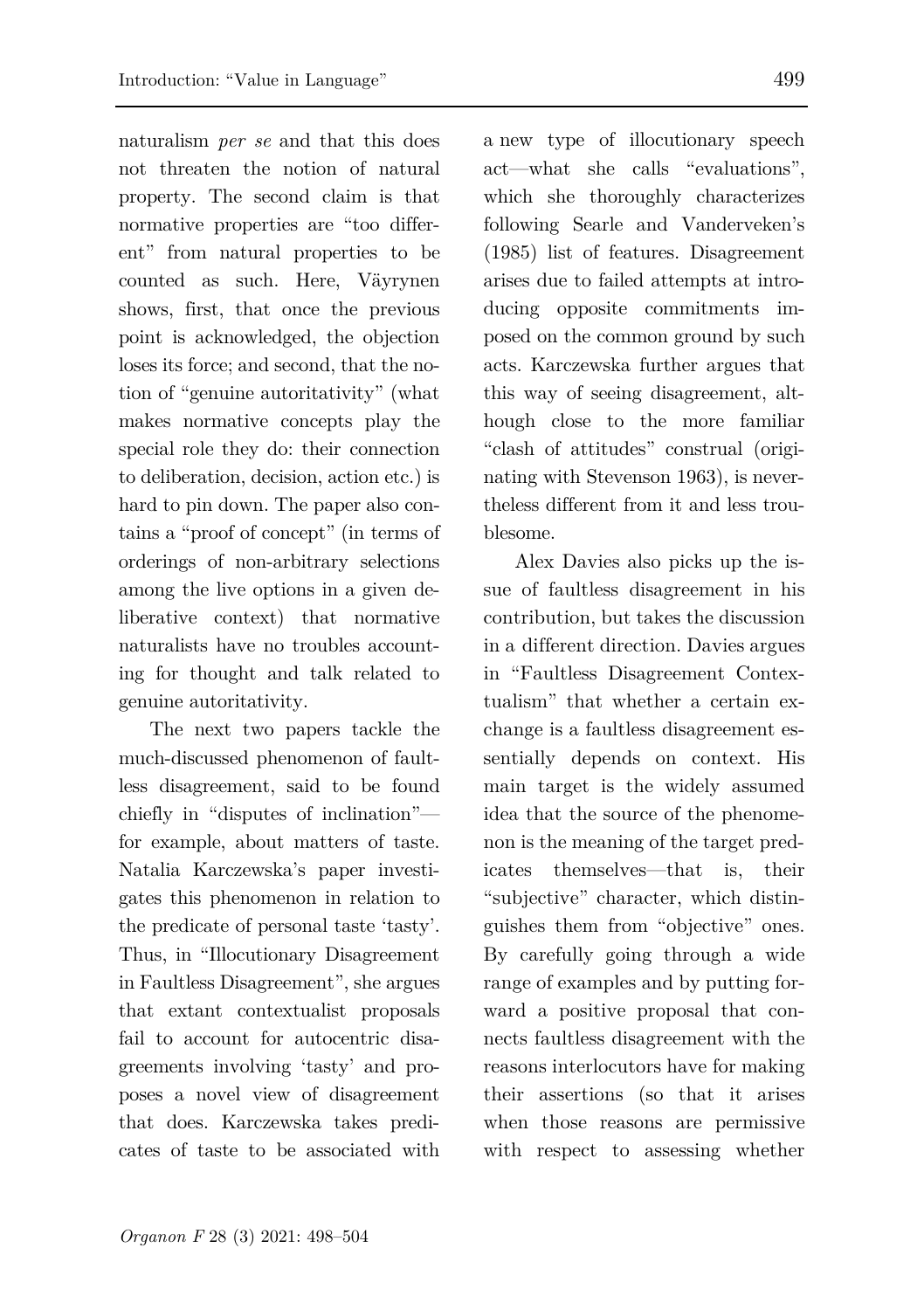a certain object has a property), Davies shows that this assumption doesn't hold. One (important) consequence of this view is that the metasemantics of "subjective" predicates is context-sensitive, thus undercutting the debate between contextualism and relativism. The final part of the paper is dedicated to answering four objections to this way of seeing faultless disagreement.

The next paper in the issue— Katharina Felka's "'Boys Don't Cry' - An Ambiguous Statement?"—focuses on generic statements. Specifically, Felka aims to show that sentences like the one in her title that have what is called a "normative" reading should not be given a semantic treatment, but a pragmatic one instead. Felka proposes that such readings are best taken to be conversational implicatures, generated by the maxim of relation ('Be relevant!'). She engages with two prominent views on generics, Leslie's (2015) and Cohen's (2001), showing their inadequacy to capture normative readings, and arguing at the same time that a pragmatic account like the one described above has all the resources needed to do so.

'Good' is one of the English words perhaps most closely connected with valuing and value. In "Value and Scale: Some Observations and a Proposal", Andrés Soria-Ruiz sets out to disentangle what semantic treatment

is best suited for it. Starting from the observation that 'good' is gradable, Soria-Ruiz investigates what type of scale should be associated with the word, and argues that a novel type— "round ratio scales"—is the answer. In doing so, he operates within the framework proposed by Lassiter (2017), but enriches and transforms it so that to accommodate various linguistics phenomena (most importantly the felicity of expressions like 'twice as good') that Lassiter's framework in itself was not able to. One notable consequence of Soria-Ruiz's view is that there is a rift between propositional level and individual level 'good': while the former has an interval scale, round ratio scales apply to the latter.

A slew of papers in this issue are concerned with slurs—proving once again how attractive for researchers this topic has been in recent years. While the range of topics dealt with varies from general or more fundamental issues to very specific ones, all papers contribute to the elucidation of some important aspect of the current, multifaceted debate involving slurs. Thus, in "The Derogatory Force and the Offensiveness of Slurs", Chang Liu argues for the importance of clearly distinguishing between the two elements mentioned in his title and that neglecting this distinction in current literature has led to muddling the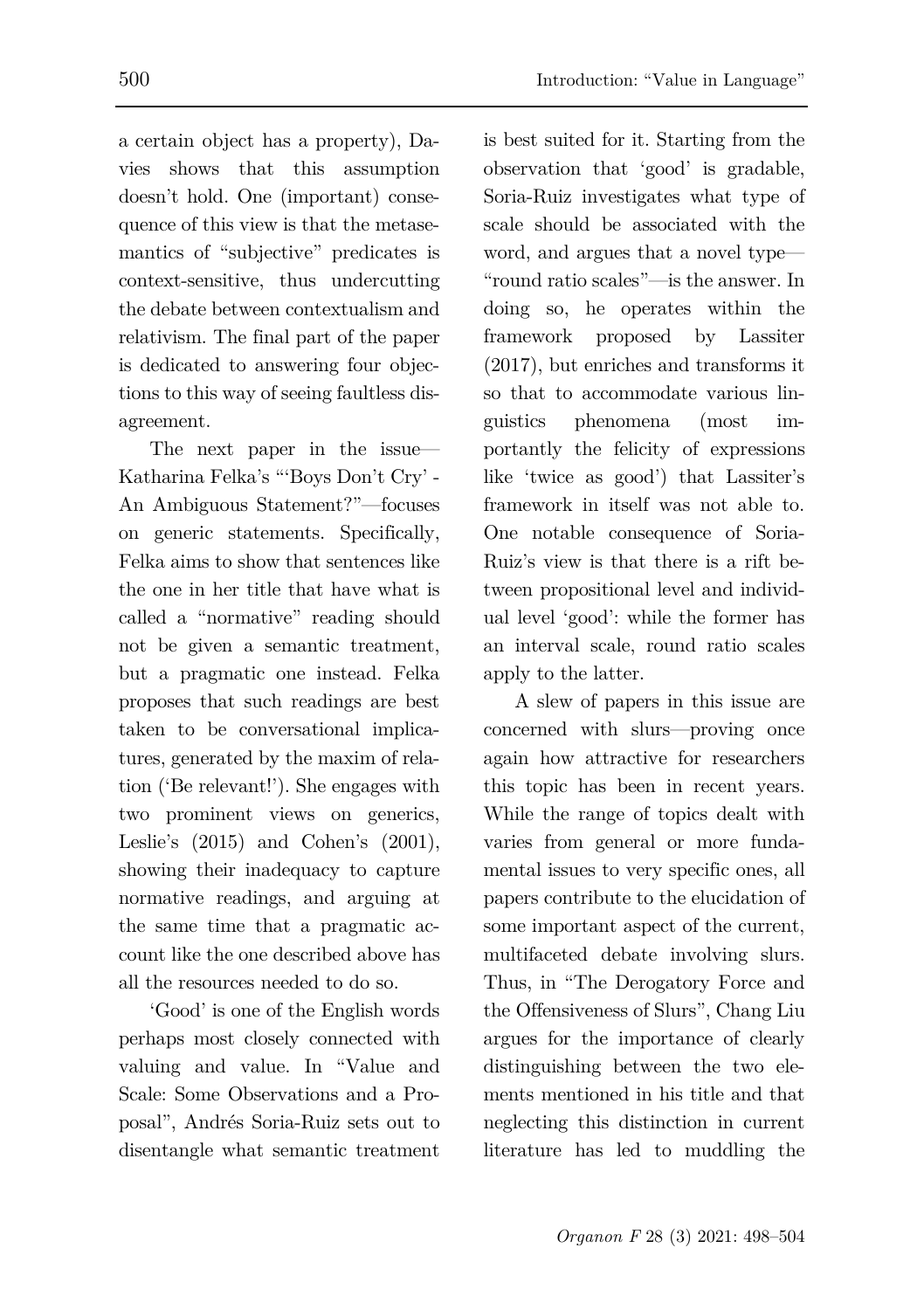waters. Four arguments are presented: from a comparison with non-slurs, from the behavior of quoted slurs, from the use of slurs in argots and from the difference between derogatory and offensive autonomy. He also puts forward a positive view ("The Speech Act Theory of Slurs") according to which derogation and offence are achieved via specific speech acts (the former illocutionary, the latter perlocutionary) and compares this view with a few others on the market (Anderson and Lepore's (2013) prohibition view; Davis and McCready's (2020) invocational view; etc.), showcasing its advantages.

With her paper "Rethinking Slurs: A Case Against Neutral Counterparts and the Introduction of Referential Flexibility", Alice Damirjian brings into discussion an idea that has played a big role in the debate so far: namely, that slurs have what is known as "neutral counterparts" (expressions that refer to the same group as a slur but don't contain an evaluative component). Focusing on Diaz Legaspe's (2018) defense of this claim, Damirjian forcefully opposes it by adducing arguments both from past and present uses of slurs in support of the idea of "referential flexibility": the fact that slurs are often used to refer to a subgroup of members of their presumed neutral counterparts, but also to individuals that don't belong to the group. This shows that slurs and their presumed neutral counterparts cannot be truth-conditionally equivalent. She maintains not only that the neutral counterparts idea is unsupported by the data, but also that assuming it in current debates leads us astray in our inquiry.

Bianca Cepollaro's paper "The Moral Status of the Reclamation of Slurs" concerns reclamation: the act of taking a negatively-charged expression such as a slur and turning it into a positive one for political, solidarity or camaraderie purposes. Specifically, Cepollaro engages with an argument against the legitimacy of reclamation ("the warrant argument"): namely, that since no negative evaluative property can be essentially connected to a non-evaluative one, neither a positive one should. This puts reclamation into doubt. Cepollaro carefully spells out the premises of the argument and then replies to it by making a parallel with affirmative action: as it can be morally permissible to balance an existing form of injustice by introducing a mechanism that temporarily violates the relevant norm of equality, so reclamation can be morally permissible too. The paper ends with some remarks aimed at debunking "the myth of reverse racism and sexism".

Zuzanna Jusińska is concerned with the same phenomenon, albeit with a different purpose in mind. In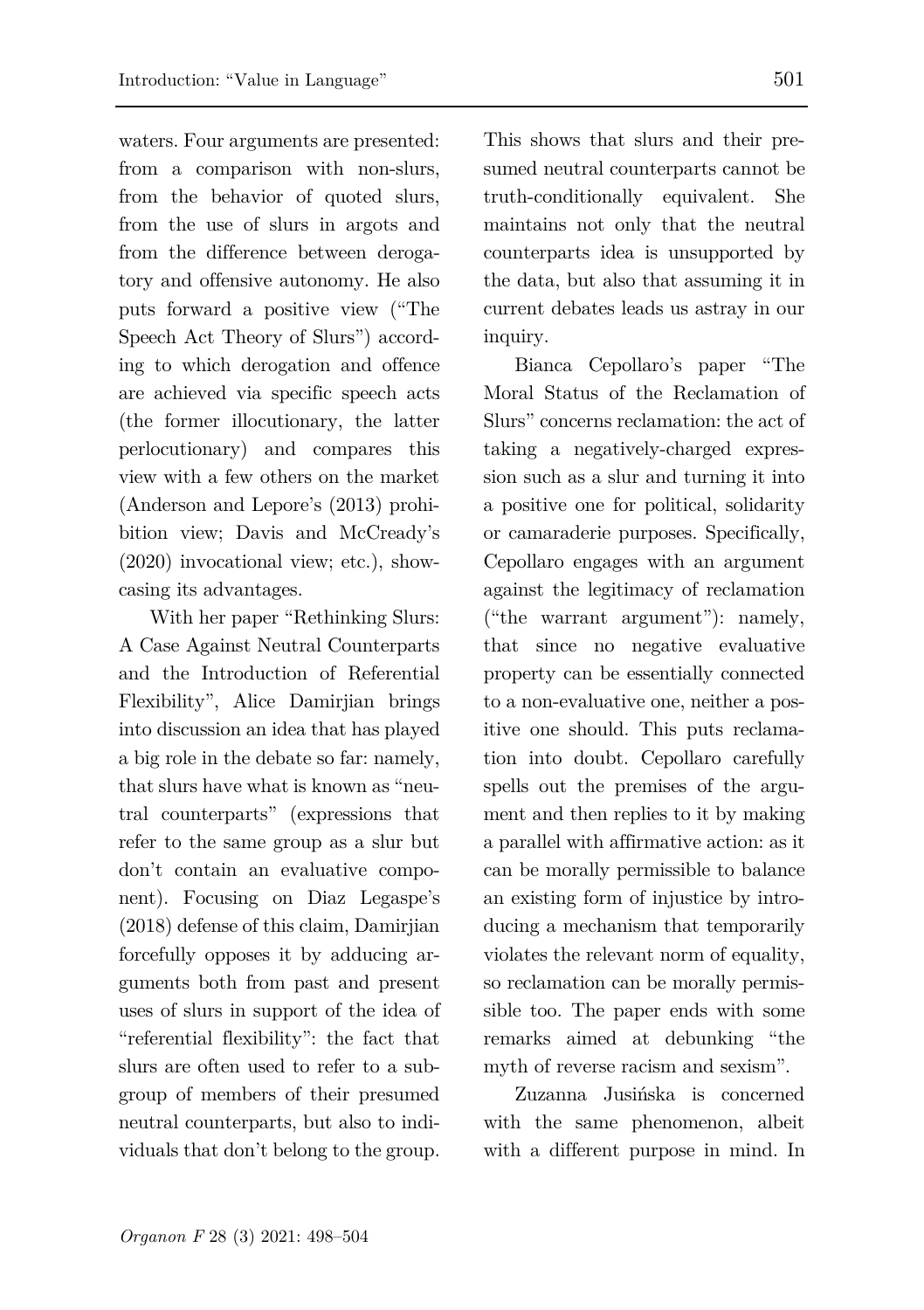"Slur Reclamation—Polysemy, Echo, or Both?", Jusińska is interested in the precise mechanism by which reclamation works, and to this effect they investigate two prominent views on the market: Jeshion's (2020) and Bianchi's (2014). Jusińska takes each of them not to be wrong, but incomplete, and thus to support the need for a more complex picture. Jusińska appeals to detailed historical records of the reclamation of certain slurs ('queer' and the n-word), which they take to mandate the introduction of an additional pragmatic step in Jeshion's scheme, involving echoic uses of slurs, that leads to the initiation of a new linguistic convention. The re-

sult of this endeavor is what is called in the paper "the Combined view of reclamation", which they take both to provide the element missing in previous accounts and to better handle the historical data.

The part of the issue tackling slurs ends with Alba Moreno and Eduardo Pérez-Navarro's paper "Beyond the Conversation: The Pervasive Danger of Slurs". The authors defend the view that occurrences of slurs, both in speech and in written form (including in academic papers) are dangerous in that they have the potential to be harmful. First, they reject the idea that whether a slur is derogatory depends on the linguistic environment it appears in: quoted slurs, for example,

can harm too. Second, they pin the derogatoriness of slurs on the type of context in which they occur: while slurs are always derogatory in "uncontrolled contexts", they can be nonderogatory in "controlled contexts" (roughly, the ones in which speakers know how they will be interpreted). However, their claim is that even the use of slurs in such contexts can lead to normalizing derogation. The authors end the paper with some considerations relevant for the practice of researchers writing on slurs.

The closing paper of the issue tackles a puzzling phenomenon that has interested scholars from various fields of inquiry: taboo. In "Unmentionables: Some Remarks on Taboo", Stefano Predelli ponders on what makes taboo words puzzling and shows that neither an orthodox truth-conditional approach nor a more sophisticated, non-truth-conditional treatment fully accounts for it. On the positive side, Predelli gestures towards a theory that subsumes taboo words under a theory of action, as they are essentially related to acts of tokening, which neatly ties the fact that they are unmentionable to their mere occurrence in speech or writing. The last part of the paper contains some remarks about the silencing power of taboo and a plea for the fruitfulness of inquiring about taboo words—in itself, for the semantics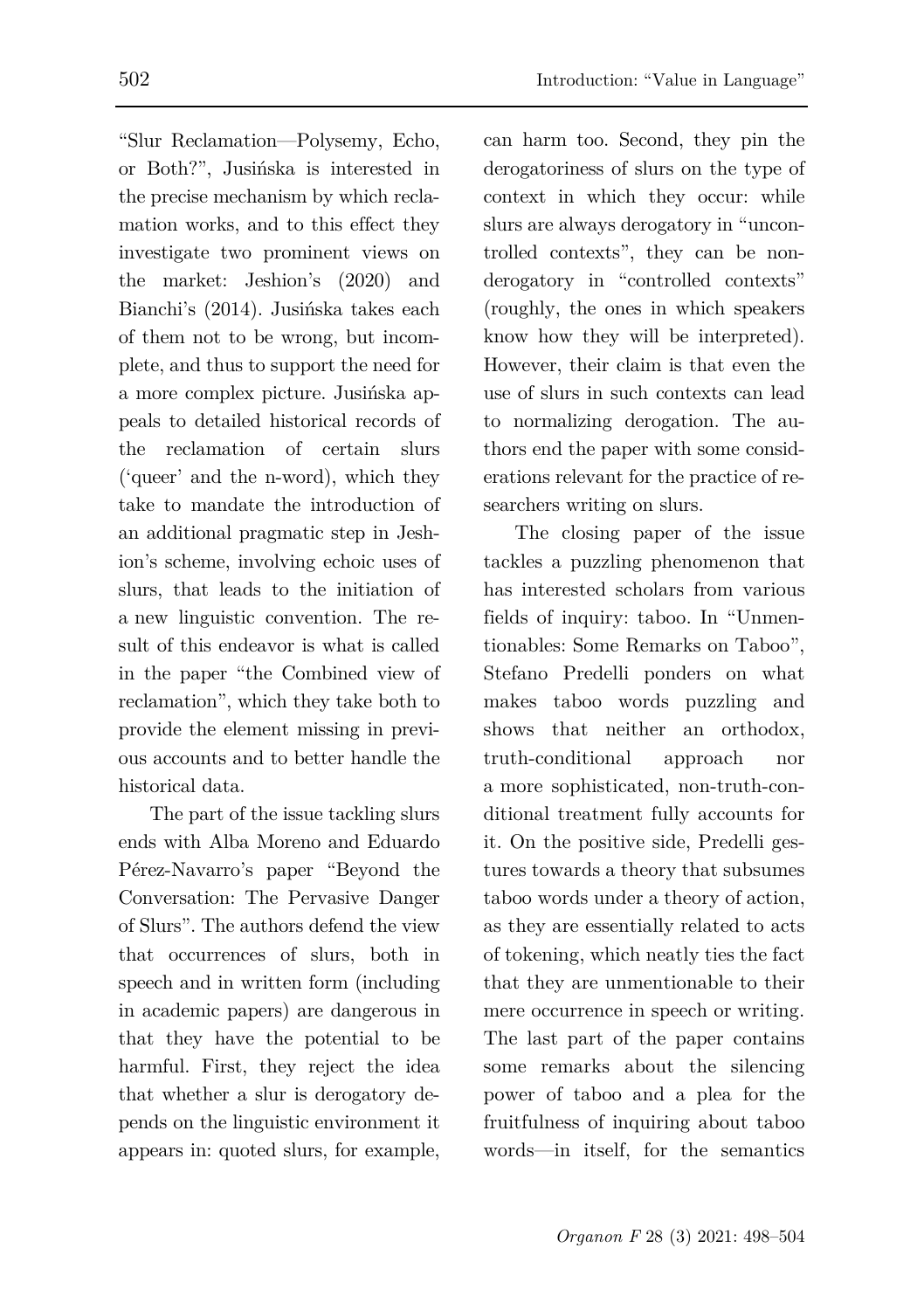and for the metasemantics of natural language.

Both the topics of value and valuing in themselves and the range of specific issues related to them go far beyond what has been addressed in these papers. However, by putting together this special issue, I hope to have offered the reader a snapshot of some of the current preoccupations with these topics and issues and, hopefully, a springboard for future developments, arguments, and discussion. Obviously, the special issue wouldn't have been possible without the effort of a great number of people involved. Thus, I want to thank all contributors for their papers and their commitment to improve them, all the reviewers for their patience and dedication, all those involved in the activities leading to the publication of the issue (especially Matteo Pascucci and Mirco Sambrotta for co-organizing with me the "Value in Language" workshop at the Slovak Academy of Sciences on 29- 30.03.2021, on which the volume is based), and the Slovak Academic Information Agency for financial support (through the Initiative Project no. 2019-10-15-007). Last but not least, I want to thank the editor-inchief of *Organon F*, Martin Vacek, for his unflinching support for this project.

> *Dan Zeman University of Warsaw danczeman@gmail.com*

## **References**

- Anderson, Luvell, and Ernie Lepore. 2013. "What Did You Call Me? Slurs as Prohibited Words." *Analytic Philosophy* 54 (3): 350–63.<https://doi.org/10.1111/phib.12023>
- Bianchi, Claudia. 2014. "Slurs and Appropriation: An Echoic Account." *Journal of Pragmatics* (66): 35–44.<https://doi.org/10.1016/j.pragma.2014.02.009>
- Cohen, Ariel. 2001. "On the Generic Use of Indefinite Singulars." *Journal of Semantics* 18 (3): 183–209[. https://doi.org/10.1093/jos/18.3.183](https://doi.org/10.1093/jos/18.3.183)
- Davis, Christopher, and Elin McCready. 2020. "The Instability of Slurs." *Grazer Philosophische Studien* 97 (1): 63–85.<https://doi.org/10.1163/18756735-09701005>
- Diaz Legaspe, Justina. 2018. "Normalizing Slurs and Out-Group Slurs: The Case of Referential Restriction." *Analytic Philosophy* 59 (2): 234–55. <https://doi.org/10.1111/phib.12129>
- Jeshion, Robin. 2020. "Pride and Prejudiced: on the Reclamation of Slurs." *Grazer Philosophische Studien* 97 (1): 106–37.<https://doi.org/10.1163/18756735-09701007>
- Lassiter, Daniel. 2017. *Graded Modality: Qualitative and Quantitative Perspectives*. Oxford: Oxford University Press.